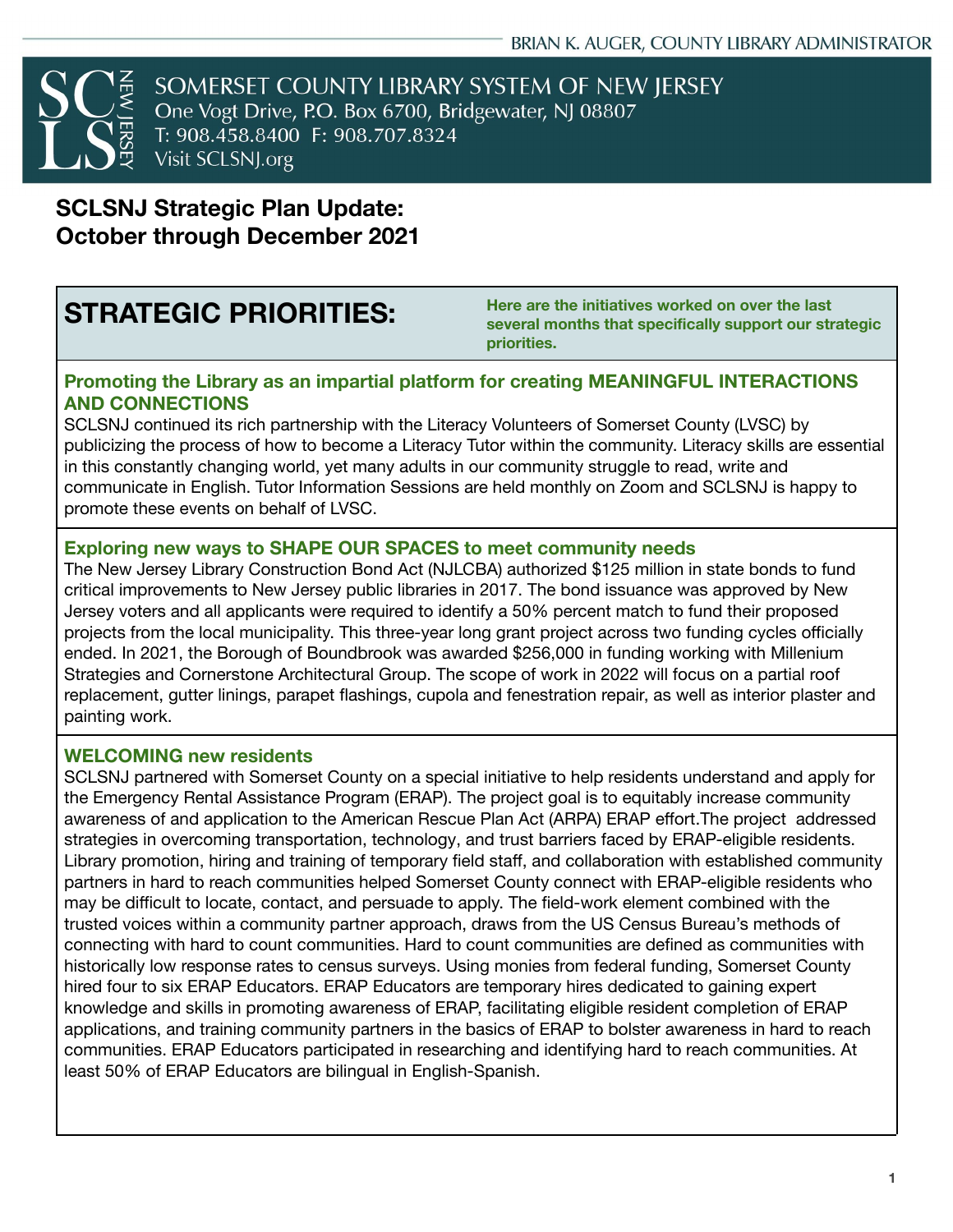

SOMERSET COUNTY LIBRARY SYSTEM OF NEW JERSEY One Vogt Drive, P.O. Box 6700, Bridgewater, NJ 08807 T: 908.458.8400 F: 908.707.8324 Visit SCLSNJ.org

# **SCLSNJ Strategic Plan Update: October through December 2021**

#### **Addressing the needs of SHIFTING DEMOGRAPHICS**

The Brook Brook branch began a pilot program which taught non-literate Spanish-speaking adults to read and write in Spanish. [Research](https://lib.us8.list-manage.com/track/click?u=84f8224029506ee2e4446ea4f&id=818ec105f2&e=055a1d4e42) shows that literacy in one's native or first language is beneficial in attaining a second language. To address the literacy needs of pre-literate adults in the Bound Brook community, the pilot program is going to use a full time staff member who will be dedicated to providing Spanish learners assistance in navigating a tool called [Leamos](https://lib.us8.list-manage.com/track/click?u=84f8224029506ee2e4446ea4f&id=ae84f8db7c&e=055a1d4e42). Leamos is designed for the express purpose of teaching native Spanish speakers how to read and write in Spanish. The pilot program will be partnering with the following community partner organizations to help promote and share the specifics of the pilot program:

- Casa de Esperanza
- Building Bridges to Better Health in Bound Brook & South Bound Brook
- Churches in the region with Spanish speaking congregations
- Middle Earth
- Literacy Volunteers of Somerset County (LVSC)
- Borough of Bound Brook and Schools
- Borough of South Bound Brook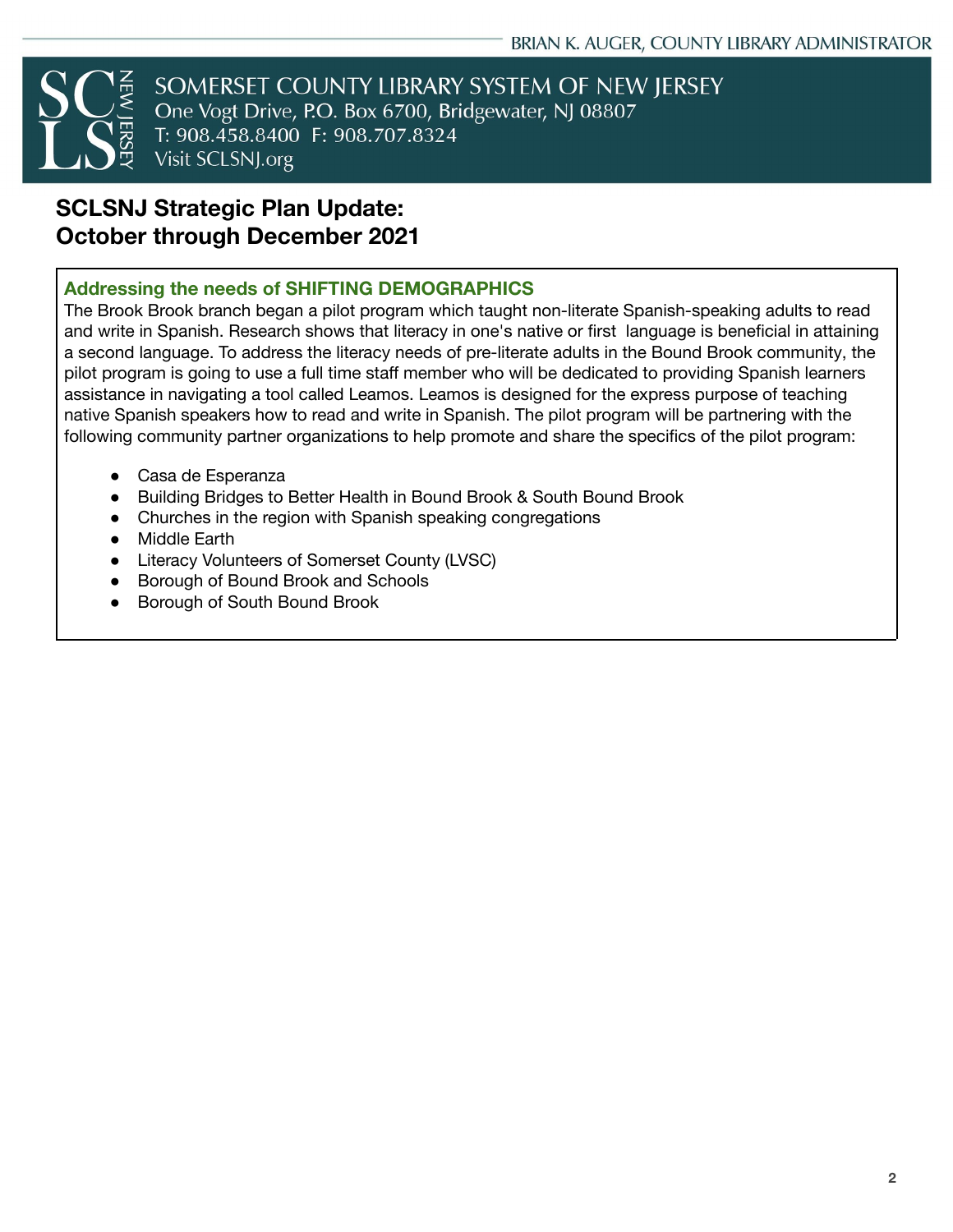

SOMERSET COUNTY LIBRARY SYSTEM OF NEW JERSEY One Vogt Drive, P.O. Box 6700, Bridgewater, NJ 08807 T: 908.458.8400 F: 908.707.8324 Visit SCLSNJ.org

**SCLSNJ Strategic Plan Update: October through December 2021**

# **CORE SERVICES:**

**Core service activities are a part of normal SCLSNJ business. Here are a few recent highlights and examples.**

### **Making PERSONALIZED CONNECTIONS between patrons and materials**

The State Library purchased a little over 1,000 e-books accessible through Baker & Taylor's Axis 360 platform. The state collection is available to every public library in NJ. The limitations are: patrons can only place holds on five titles at a time and only check out three items at a time. The loan period is set at 14 days. SCLSNJ added the state e-book collection to our database page: New Jersey State [Library](https://sclsnj.axis360.baker-taylor.com/) Axis 360 Digital Media [Library](https://sclsnj.axis360.baker-taylor.com/). This is a free service, and SCLSNJ wants patrons to have access to it for personalized materials connections.

### **Presenting programs that help community members CONNECT, EXPLORE, SHARE AND DISCOVER**

Notable programs throughout the fourth quarter of 2021 included:

#### **A Nutritional Approach to Managing Your Blood Sugar**

Nutrition can have a huge impact with managing diabetes. Licensed Registered Dietician Amanda Fano discussed the importance of balancing your plate while incorporating other lifestyle factors. She explained which foods may cause blood sugars to increase, and which foods can help lower and maintain consistent blood sugar levels.

#### **Winter Adaptations**

The Somerset County Park Commission presented a special program that explored how wildlife survives the long winter. The concepts of habitat, niche, and adaptation was covered in an interactive discussion, using animal 'artifacts' to further illustrate these strategies.

#### **Serving as a community GATHERING SPACE**

Patrons were able to connect with colorful works of art in the Art Space at the Warren branch in late 2021. The eclectic 20-piece exhibit features watercolor paintings, pastels, and ink creations by New Jersey artist Kathleen Maguire. Maguire, who retired from the corporate world in 2015 after 45 years, states that she is enjoying a "new beginning" by devoting her time to art. Her collection, "The End is the Beginning," was available for the public to observe during regular hours of operation through the end of January 2022.

### **Promoting and supporting LIFELONG LEARNING**

County Library Administrator Brian Auger was a featured speaker at the Somerset County Governing Officials' Association meeting and delivered a successful, entertaining and informative talk about SCLSNJ and the services it provides. The audience was made up of elected and appointed officials from towns both inside and outside the library service area.